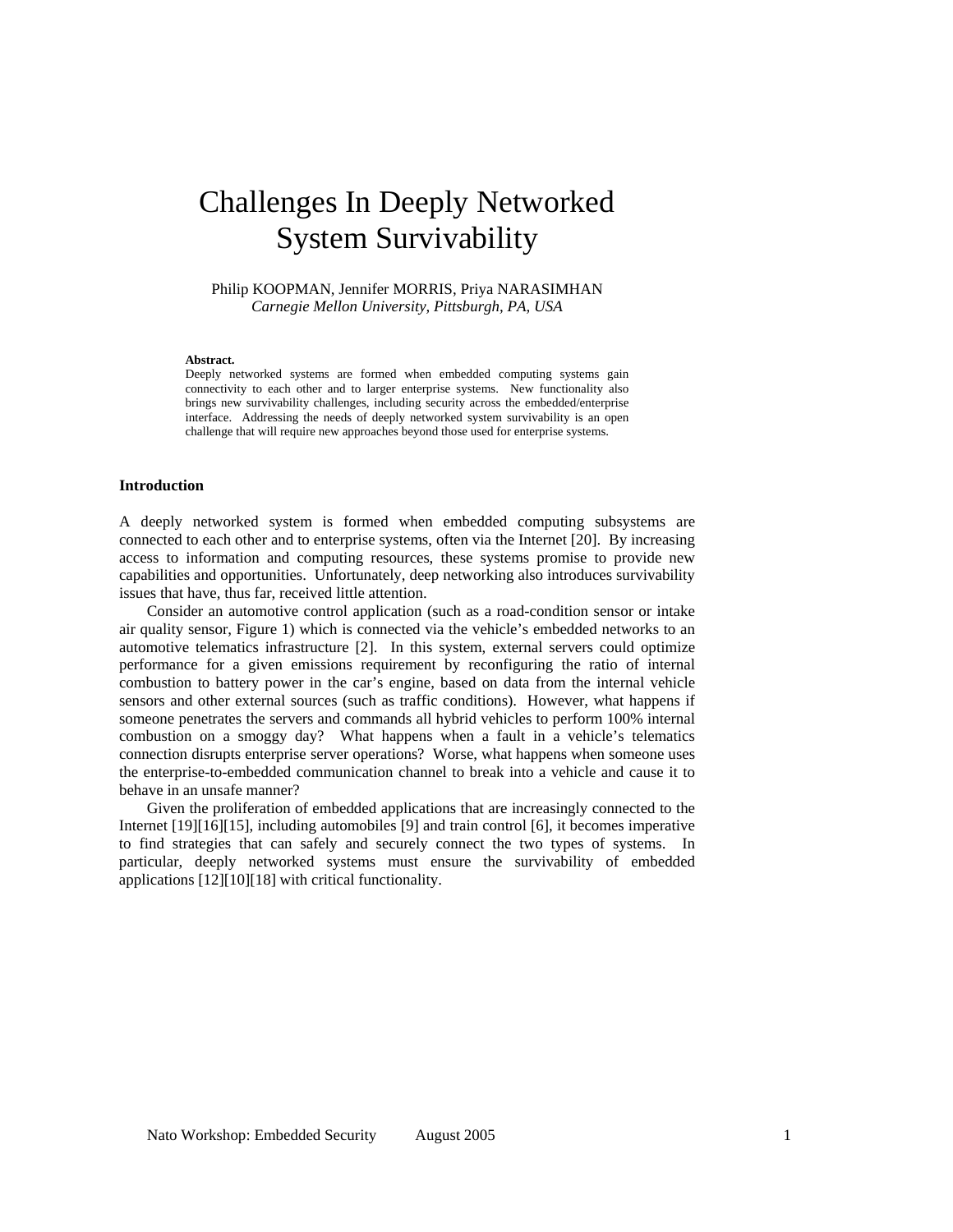

Figure 1: Example of a coupled embedded + enterprise system.

## **1. Embedded Survivability**

Embedded systems are often used in critical applications, and there is much previous work in creating dependable systems for transportation applications, among others. In addition to newer security-based approaches, classical approaches have included hardware fault tolerance, software fault tolerance, and techniques to assure high software quality for critical systems ([4] are proceedings from a primary conference on these topics).

Classical work in this area assumes closed systems in which external attackers cannot gain access to the system. For this reason, most embedded systems have little or no native security capabilities. For example, the real-time embedded networks currently used in mainstream automobiles have no security mechanisms available for network messages.

### *1.1. Embedded system differences*

It seems likely that traditional approaches won't solve many security problems in typical embedded systems, because the constraints and application domains differ tremendously from enterprise systems. A description of many of the differences can be found in [11]. The following points discuss the differences most relevant to survivability.

Many embedded systems interact with the external world by reading sensor values and changing actuators. Several properties of this real-world interaction that increase the difficulty of maintaining essential functions in the face of a failure or attack are:

- Reactive and real time. Embedded systems often perform periodic computations to close control loops. Even small timing variations (less than one second in many cases) that destabilize a single control loop can cause complete system failure.
- Critical. Embedded systems are often used in life- or mission-critical applications. This means that even minor disruptions to service can have unacceptably high cost.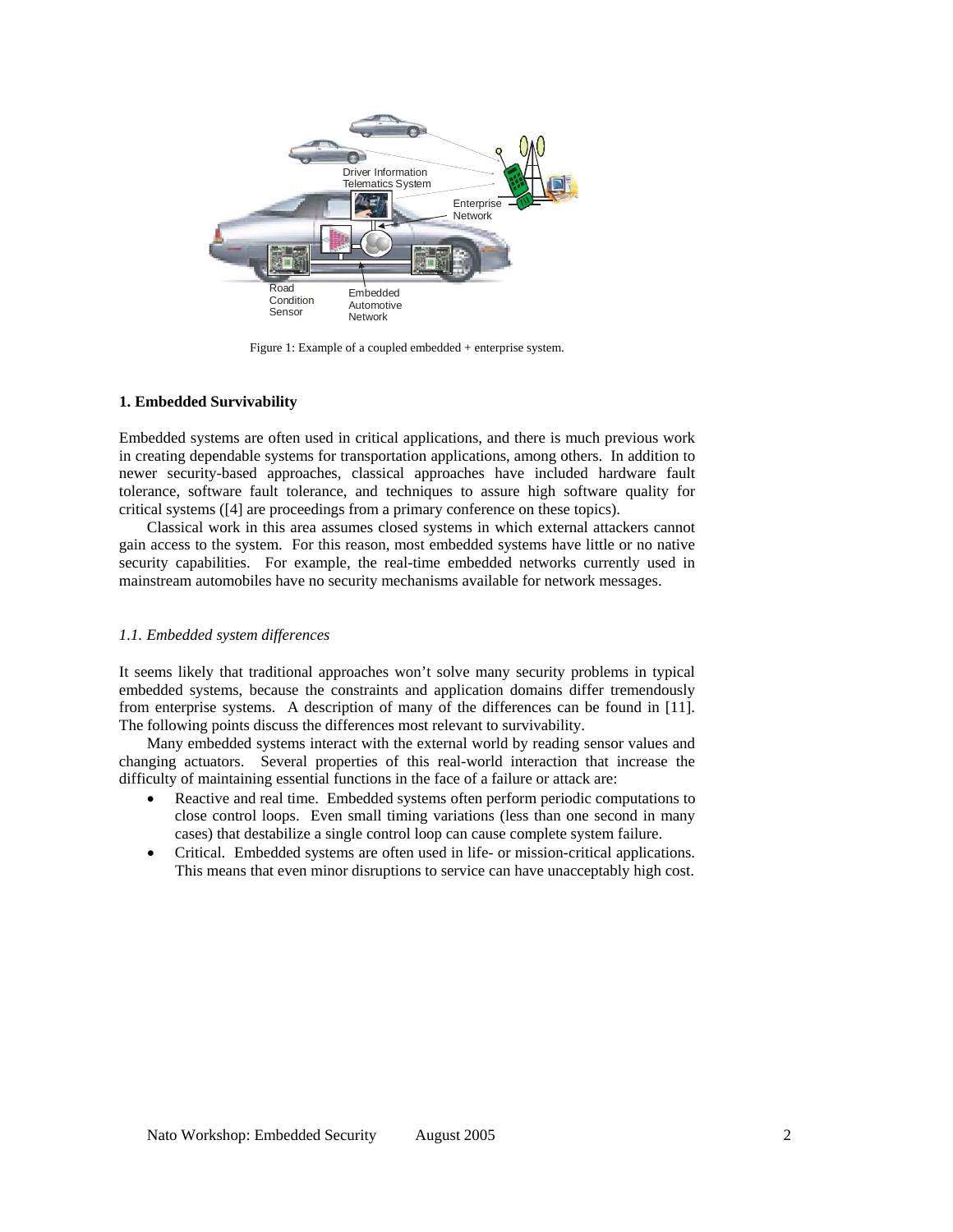- Non-recoverable. Because embedded systems have actuators that change the physical world, it may be difficult or impossible to "roll back" a state change caused by a faulty system as can be done with errant financial transactions.
- Exceptional. Embedded systems often operate in harsh environments with analog inputs, potentially subjecting them to many hardware faults.

Embedded systems have to remain survivable even though they usually are far more constrained than enterprise systems. Common embedded system constraints include:

- Small size & weight; battery power. Severe constraints on size, weight, and power often limit the amount of memory and computational power available.
- Low cost. Cost pressure usually results in the least capable CPU possible being used. Indeed, 8-bit CPUs dominate the market by volume [21].
- 24x7 operation of single nodes. Continuous operation, often with a single CPU dedicated to a particular function, makes it impracticable to have periodic downtime for applying patches, updates, or other preventive maintenance functions.
- Use of embedded networks. Most embedded systems are too low-cost to permit the use of Ethernet, TCP/IP, or other enterprise communication techniques. Instead, they use specialized embedded real-time networks such as CAN and TTP/C that don't support TCP/IP efficiently.
- Lack of system administrator. While it might be realistic to have a system administrator for every personal computer, most embedded systems are not designed to be continually patched or require software management. (Who should be the sysadmin for an air conditioner?)

Because of these various issues, it is clear that techniques used in enterprise systems cannot be expected to work as-is in an embedded environment.

## *1.2. Issues at the Embedded/Enterprise Interface*

Most embedded systems aren't designed to connect to the Internet. Rather, most designs assume that the manufacturer has complete control over the software and network interface to every node. Moreover, they are typically built under the assumption that the system designer has taken into account all likely failure modes, that there are no misbehaving nodes (with misbehavior due possibly to software defects, unforeseen hardware defects, or malicious attackers), and that all system inputs conform to system requirements. Once a system is connected to the Internet, even indirectly, these assumptions are no longer valid.

#### **2. Embedded System Design Approach Differences**

Because embedded systems have so many differences in constraints and domain characteristics from typical enterprise systems, it should come as no surprise that their design approaches are often fundamentally different. These differences affect which approaches are viable for creating survivable systems.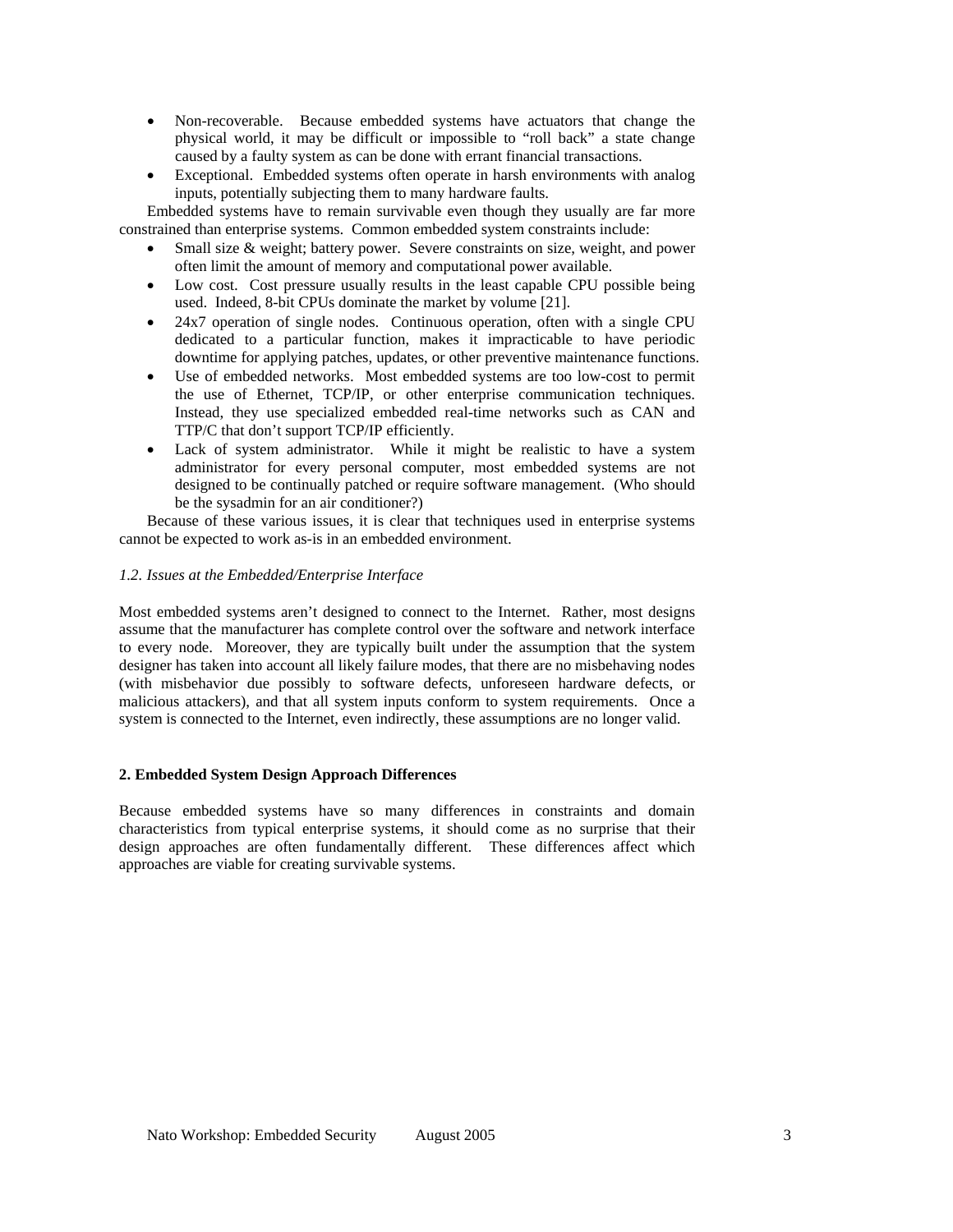## *2.1. Event-based vs. time-based operation*

Enterprise systems are typically transactional and event-triggered in nature, which means that they usually focus on preserving data and tend to center around end-to-end requestresponse semantics. Usually the emphasis is on statistically good performance under various loading conditions, and it is often acceptable to refuse admission to tasks during overloads. "Best effort" servicing of aperiodic tasks is often acceptable.

Embedded systems often focus on interacting with continuous, physical systems with hard deadlines. Even minor disruptions to service can have unacceptably high cost. Periodic operation of all aspects of the system to makes it easier to ensure that worst case timing properties are acceptable. Such operation is often called "time triggered" system design (e.g., as discussed in [13]).

Time triggered design makes possible optimizations such as leaving time stamps (or even message identifiers) off messages and instead relying on the fact that the system assures timely message arrival to identify messages. A focus on worst case performance leads, in many cases, to static periodic execution schedules to ensure that every task has the computational resources it needs to run at its worst-case highest frequency. (Dynamic scheduling techniques can also be used, but in the end resources must still be reserved for worst-case loading conditions.)

Embedded systems designed for worst-case situations are at first glance more survivable to overload situations than typical enterprise systems. This is because no matter how many events an attacker or fault from the enterprise system throws at it, excessive loads applied to one task will not compromise resources used for other tasks.

#### *2.2. Discrete vs. continuous applications*

The interface between event- and time-based portions of deeply embedded systems creates additional types of vulnerabilities to faults and attacks. Beyond the usual issues of authentication and integrity, there are also timing vulnerabilities in continuous-time applications. Assuming that the embedded system has a typical time-triggered design approach, only one incoming message of a particular type can be processed per processing cycle (for example, one message of a particular type every 250 msec). If the data is being used for a control application, the system is likely designed to expect a fresh value for each and every control cycle. Even small disruptions in timing on the enterprise side, whether from congestion, faults, or malicious attacks, force exception handling mechanisms to be developed for the interface to the enterprise side. Exceptions that almost certainly must be handled include: missed messages (there may not be time for a successful retry on the enterprise side), erratically spaced messages (if two messages arrive during a single cycle, does the system queue one to let it get stale, combine the messages, or just throw one away?), severely clumped messages (if ten messages arrive all at once after a long delay, how does the system catch up given only enough capacity to process one incoming message per cycle?), duplicated messages, and messages that arrive too often over an extended period of time. Dealing with many of these scenarios will force tradeoffs between spending money on extra resources to deal with some fraction of overloads vs. discarding data.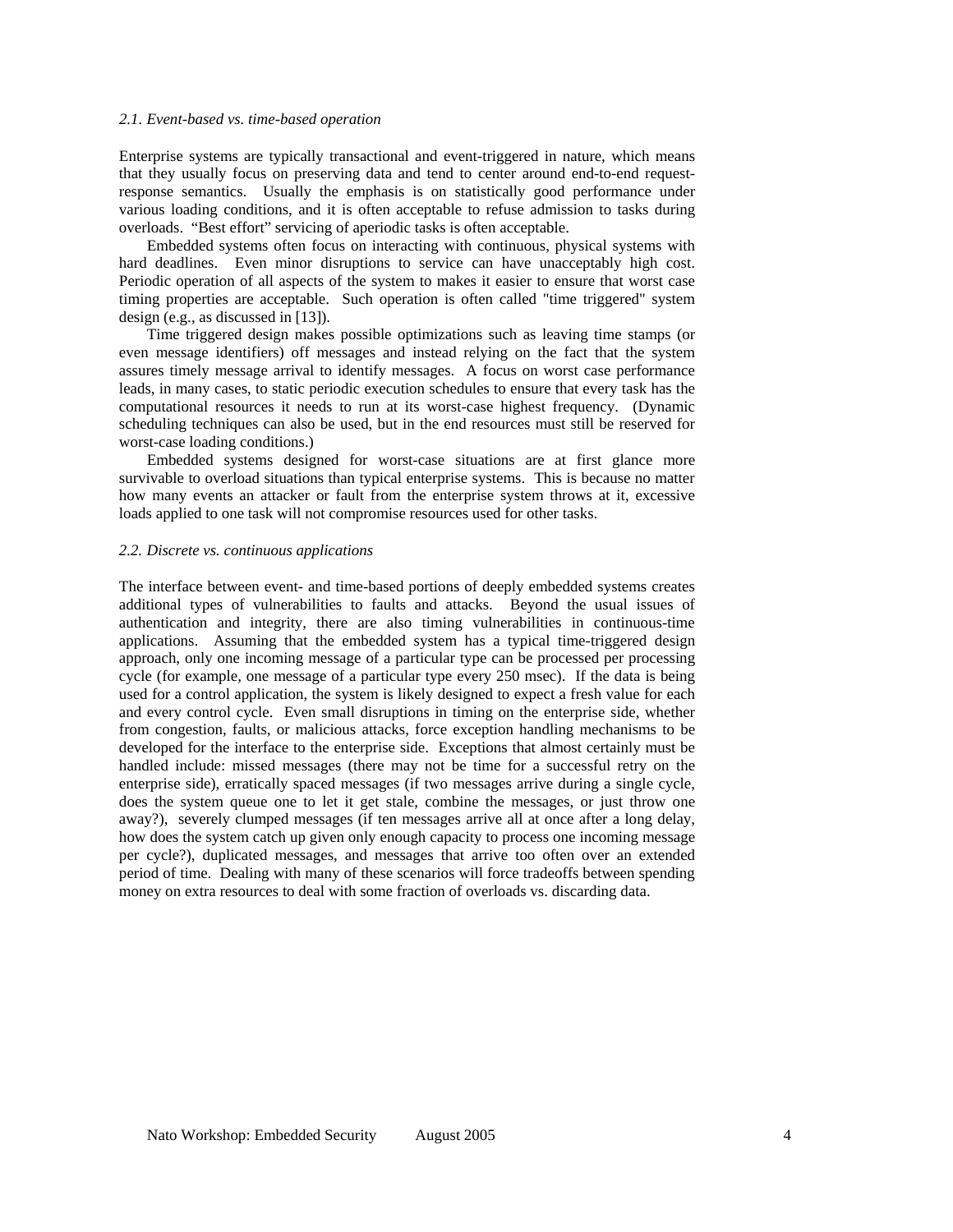Message transfer from embedded to enterprise systems requires a low pass filter between the periodically generated time-triggered messages and the event-triggered processing paradigm of the enterprise system. For example, it may be important to transmit the status of an embedded airbag sensor to an enterprise system. In a time-triggered embedded system, the state of the airbag (deployed or not) might be reported ten times per second via a network message to achieve 100 msec latency. But reporting ten times per second from millions of vehicles is an unacceptable enterprise server load. One job of the embedded/enterprise gateway on each vehicle must be to apply a low-pass filter to values, and only generate an event-driven enterprise message when an airbag is deployed. The gateway must also deal with spurious messages due to sensor failures or coordinated attacks.

## *2.3. Fault handling approaches*

Enterprise systems typically use a checkpoint-rollback recovery strategy to make their significant amounts of state more survivable. Rollback reverts to a consistent, previously saved state snapshot to facilitate recovery or restart in the event that a failure occurs.

Embedded systems often use roll-forward recovery, because they cannot roll back in dealing with the irreversible physical world. Typically, embedded systems contain far less state than their enterprise counterparts. Thus, while enterprise systems focus primarily on data-integrity, ordering and state-consistency protocols, embedded systems tend to focus more on time-sensitive, scheduling protocols where data is extracted and processed from the system in real time, often grows stale quickly, and can be discarded. This makes fault recovery for embedded systems very different from enterprise recovery approaches.

## *2.4. Physical security & repair incentive*

In general, enterprise survivability relies on the assumption that equipment owners have a vested interest in keeping their entire system secure and fault-free, so as to obtain full value from their capital equipment investment. Another underlying assumption is that it is possible to limit access or turn off machines in a crisis. For example, centralized service providers often deny individual users access to their equipment (for example, cut off network access or shut down the machine) if that equipment has been compromised, in order to avoid disruption to other users.

Embedded system owners may not have incentive to perform repairs and maintain physical security. Indeed, there is financial incentive to break into some smart cards used to store cash value or keep satellite TV access logs. In other instances, physical tampering can remove externally imposed constraints such as increasing vehicle performance at the expense of flouting anti-pollution laws or risking unsafe operating conditions.

Even if such faults or tampering could be detected, simply shutting down an embedded application and/or blocking its communication are likely to be unacceptable. A shut-down function would be complicated by the fact that it would have to be owned by someone other than the owner of the physical equipment. (Would you want the manufacturer of your vehicle or your local police department, for example, to have a "kill switch" for your car?) If the embedded system send safety critical information, (fire alarms from a dwelling;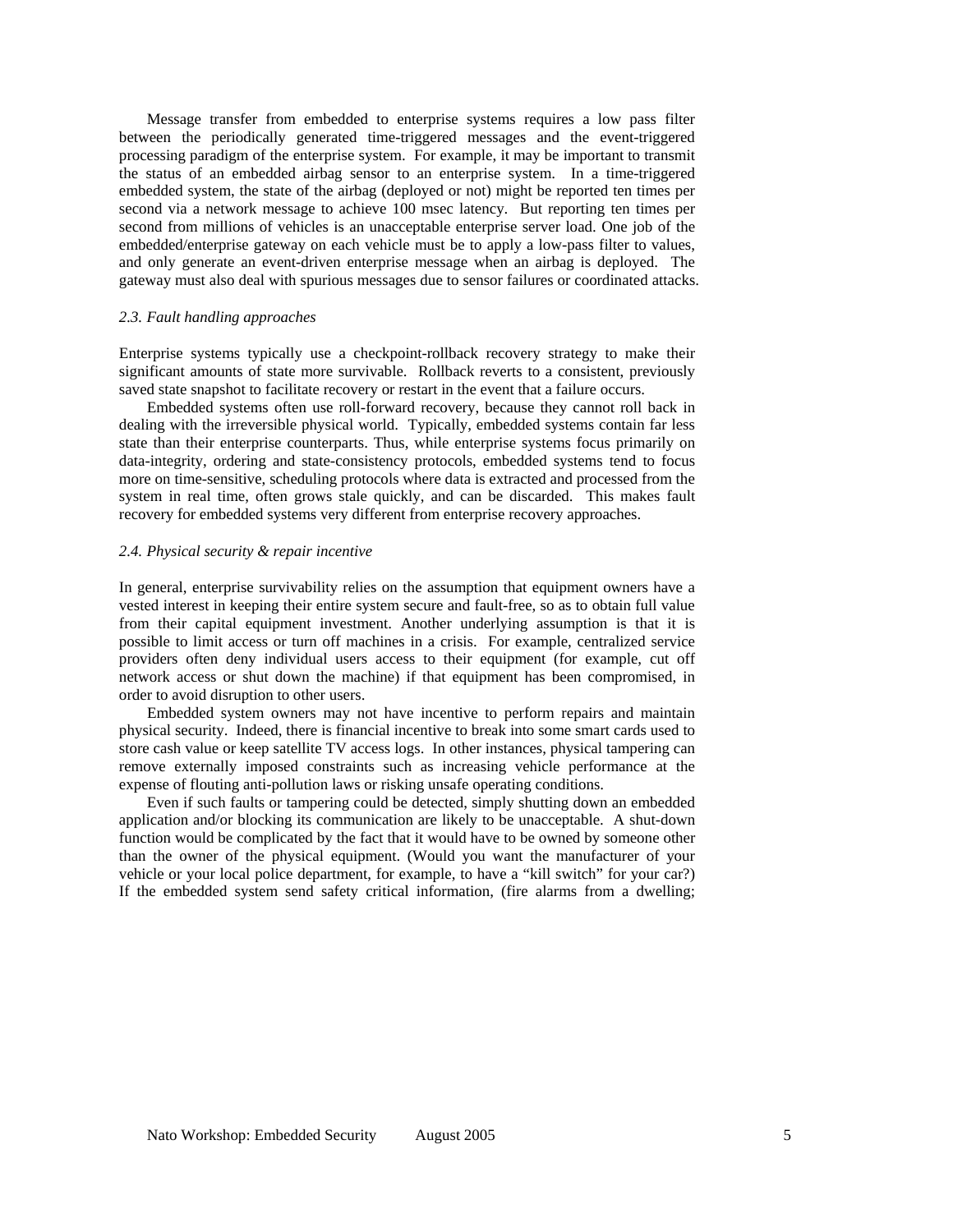airbag deployment alarms from a vehicle; medical alert alarms from a home security system), termination of communication might be prohibited without a lengthy process of warnings and opportunities for repair. And of course an external kill function would likely prove a tempting target for attackers to trip maliciously.

## **3. Embedded Enterprise Gateway Requirements**

The usual approach for attempting to resolve problems at the embedded/enterprise interface is to use a gateway or "firewall" node to isolate the embedded system from faults and attackers originating on the enterprise side (e.g., [1] [17] [22]). However, there is little or no guidance available on the types of services that have to be in such a gateway node to ensure the resulting system is survivable. Typical proposed approaches for this interface currently focus on the use of encryption (e.g., [7]) and in industrial applications often use VPN. But, based on our observations, the following types of additional services are likely to be needed in at least some systems to ensure survivability for a wide variety of deeply networked system applications.

## *3.1. Trusted Time Base*

A trusted time base that is shared among all embedded gateways and enterprise servers within a deeply networked system could provide a foundation for resolving timing disruptions and ambiguities. This could improve survivability by:

- Distinguishing whether a tightly spaced group of messages arriving at a gateway were generated at almost the same time, were bunched up due to congestion, or were subject to a man-in-the-middle timing attack.
- Detecting timing jitter in messages sent between embedded subsystems via an enterprise network due to load variation or a control-loop destabilization attack.
- Enabling compensation for message aging in closing inter-subsystem control loops.

In some applications the embedded network will have to make available "freshness" data for various values transmitted periodically, because the assumption of end-to-end periodic operation doesn't hold for data that has been exposed to the enterprise side of the system.

## *3.2. "Firewall" protection in both directions*

It is just as important to protect the enterprise system against an embedded subsystem as the other way around. Thus, we expect enterprise/embedded gateway nodes to be composed of a matched pair of gateway functions in opposing directions. Each side of the gateway will have opposite notions of whom to trust, complicating gateway management.

As the embedded-to-enterprise side of the gateway converts periodic time-triggered data to event-triggered messages, it will have to manage issues such as ensuring delivery via acknowledgements, self-throttling of message loads, filtering of inappropriate messages, time stamping messages, and in general ensuring that faults or attacks on the embedded side of the interface don't propagate to the enterprise side.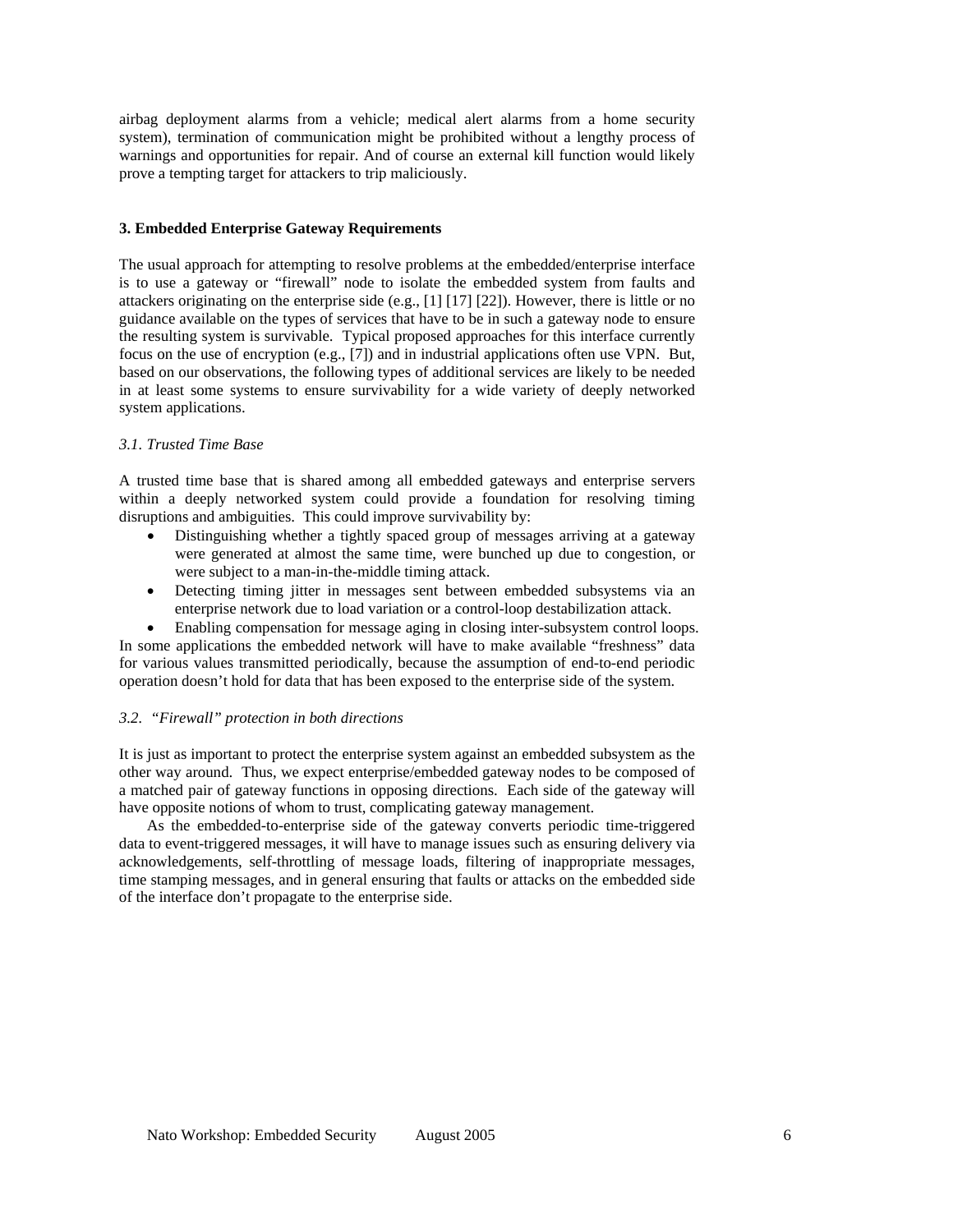In addition to traditional firewall functions, the enterprise-to-embedded side of the gateway will have to manage the conversion of incoming event-based messages to timetriggered messages. This will include deciding what values to provide to periodic tasks when event-based messages are missed, delayed, clumped, repeated, or sent too fast.

### *3.3. Limiting damage from compromised servers*

A significant potential vulnerability in deeply networked systems comes from enterprise servers that are given direct or indirect control authority over embedded system actuators. We believe that such control authority will inevitably creep in to most deeply networked systems. As an example, Koopman [12] describes a real-time energy pricing scenario in which a malicious failure of an enterprise server can cause an arbitrary number of houses to change their power usage, resulting in a potential physical attack on the electric power grid.

Avoiding vulnerabilities due to compromises of enterprise servers might be difficult. A starting point might be to limit, by design, the number of embedded systems that are permitted to take information from any particular enterprise server (even via indirect paths), thus limiting the consequences of a fault or compromise of that server.

## **4. Related work**

Firewall designs for enterprise systems are well known, and secure the connection between internal and external systems by blocking unauthorized traffic [3]. This might be achieved by applying filters to the packet level, the application level, or the physical port level. Although these enterprise-centric security designs can be effective at blocking unauthorized communication, they are inadequate for the attack scenarios that we have identified for deeply networked systems. The SCADA community has been active in embedded security (e.g., [7][8]). To this point published results have focused on patch management and encryption of data sent over physically insecure links.

The TTP safety-critical embedded network protocol incorporates the concept of a "temporal firewall" [14] to isolate time-critical activities, but does not deal with embedded systems connected to the Internet. That refers more to the isolation of time-sensitive and non-time-sensitive tasks from each other within an embedded system.

Duri et al., have proposed a framework for automotive telematics applications to ensure the privacy and integrity of user-supplied data in the enterprise system [5]. That technique uses trusted processors to collect and aggregate user data to be sent to authenticated application. However, it focuses on authorization rather than message timing attacks.

## **5. Conclusions**

Deeply embedded systems combine embedded and enterprise computing, offering tremendous potential but also new survivability challenges. Embedded systems have significantly different assumptions and approaches to computing, necessitating different